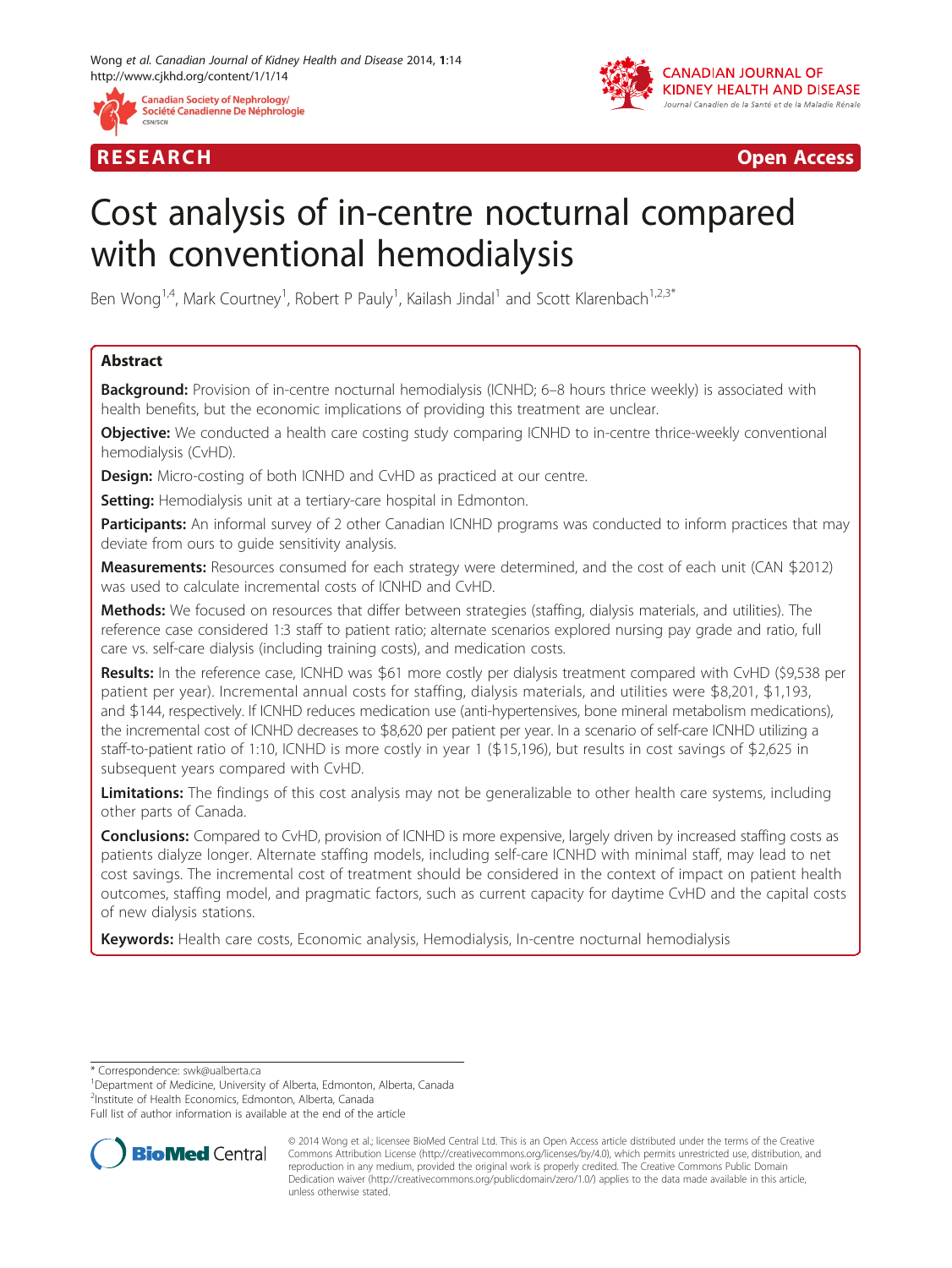## Abrégé

Contexte: L'hémodialyse nocturne en centre (ICNHD; 6 à 8 heures, trihebdomadaire) est associée à des bienfaits pour la santé, mais nous connaissons mal les répercussions économiques de l'administration de ce traitement.

Objectifs: Nous avons effectué une étude des coûts de revient des soins de santé en comparant l'ICNHD à l'hémodialyse conventionnelle en centre sur une base trihebdomadaire (CvHD).

Type d'étude: Le calcul des coûts individuels de l'ICNHD et du CvHD tel qu'effectué dans notre centre.

Contexte/Échantillon: Le service d'hémodialyse d'un hôpital de soins tertiaires d'Edmonton.

Participants: On a effectué un sondage informel dans le cadre de deux programmes canadiens d'ICNHD afin d'indiquer les pratiques qui pourraient dévier des nôtres, permettant ainsi l'analyse de sensibilité.

Mesures: Les ressources utilisées pour chacune des stratégies étaient déterminées, et le coût de chaque dialyseur (2 012 \$CA) a été pris en compte dans le calcul du coût marginal de l'ICNHD et du CvHD.

Méthodes: Nous nous sommes concentrés sur les ressources qui diffèrent selon la stratégie (dotation en personnel, matériel d'hémodialyse et équipements). L'hypothèse supposait un ratio personnel-patients de 1 :3; des scénarios alternatifs examinaient l'échelon de rémunération du personnel infirmier ainsi que les ratios, la prise en charge totale par rapport à l'auto-dialyse (incluant les coûts de formation), et le coût des médicaments.

Résultats: Dans le scénario de référence, l'ICNHD s'est révélé 61 % plus coûteux par traitement de dialyse que le CvHD (9 538 \$ par patient par an). Les coûts marginaux de dotation en personnel, du matériel de dialyse et des équipements étaient respectivement de 8 201 \$, de 1 193 \$ et de 144 \$. Si l'ICNHD permet de diminuer l'utilisation de médicaments (antihypertenseurs, médicaments pour le métabolisme minéral osseux), le coût marginal de l'ICNHD diminue à 8 620 \$ par patient par an. Dans le cas d'ICNHD en auto-dialyse, qui requiert un ratio personnel-patients de 1 :10, l'ICHND est plus coûteux la première année (15 196 \$), mais les économies durant les années subséquentes le rendent comparables au CvHD.

Limites de l'étude: Les conclusions de cette analyse de coûts peuvent se révéler peu valides pour d'autres systèmes de soins de santé, dont ceux d'autres régions du Canada.

Conclusions: Comparativement au CvHD, la fourniture d'ICNHD est plus coûteuse, principalement en raison du personnel supplémentaire requis par des séances de dialyse prolongées. Des modèles de dotation alternatifs, incluant l'ICHND en auto-dialyse qui requiert un minimum de personnel, peut permettre des économies nettes. Le coût marginal du traitement devrait être considéré, en contexte, selon les répercussions possibles sur l'état de santé final des patients, les modèles de dotation, et des facteurs pragmatiques tels que la capacité actuelle du CvHD de jour et les coûts d'investissement de nouvelles stations de dialyse.

## What was known before and what this adds

Provision of in-centre nocturnal hemodialysis (ICNHD; 6–8 hours thrice weekly) is associated with health benefits, but the economic implications of providing this treatment are unclear. Using data from a renal program in Edmonton, Canada, this study examines the incremental costs of ICNHD compared with conventional HD from a health care payer perspective.

## Background

The cost of caring for patients with end-stage renal disease (ESRD) is considerable, largely driven by the provision of chronic dialysis [\[1](#page-6-0)]. The majority of ESRD patients are either not suitable for a kidney transplant, or must wait an increasing number of years on dialysis until renal transplantation given the scarcity of available organs. While strategies to increase peritoneal dialysis have been implemented in many jurisdictions, hemodialysis (HD) remains the most common modality, with the majority of those (~80%) receiving conventional thrice-weekly intermittent HD in a satellite or in-centre dialysis unit [\[2](#page-6-0)].

There is interest in offering nocturnal HD to patients due to its purported benefits of improved fluid volume and blood pressure control, regression of left ventricular hypertrophy, improved phosphate control, and increased quality of life [[3-7\]](#page-6-0). However, some patients are thought to be unsuitable candidates for a variety of reasons, including inappropriate home environment, lack of social support, inadequate personal resources, or comorbidity precluding self-administration of HD (e.g. severe visual impairment, debilitating arthritis, stroke, etc.). In one centre,  $\sim$ 16% of HD patients were deemed to be appropriate candidates for home nocturnal HD (HNHD) [\[8\]](#page-6-0). As such, renal programs are considering in-centre nocturnal HD (ICNHD), typically conducted overnight in an existing in-centre dialysis unit for 6–8 hours thrice weekly. In addition to potential improvements in patient health outcomes and to facilitate patient lifestyle preferences, dialysis providers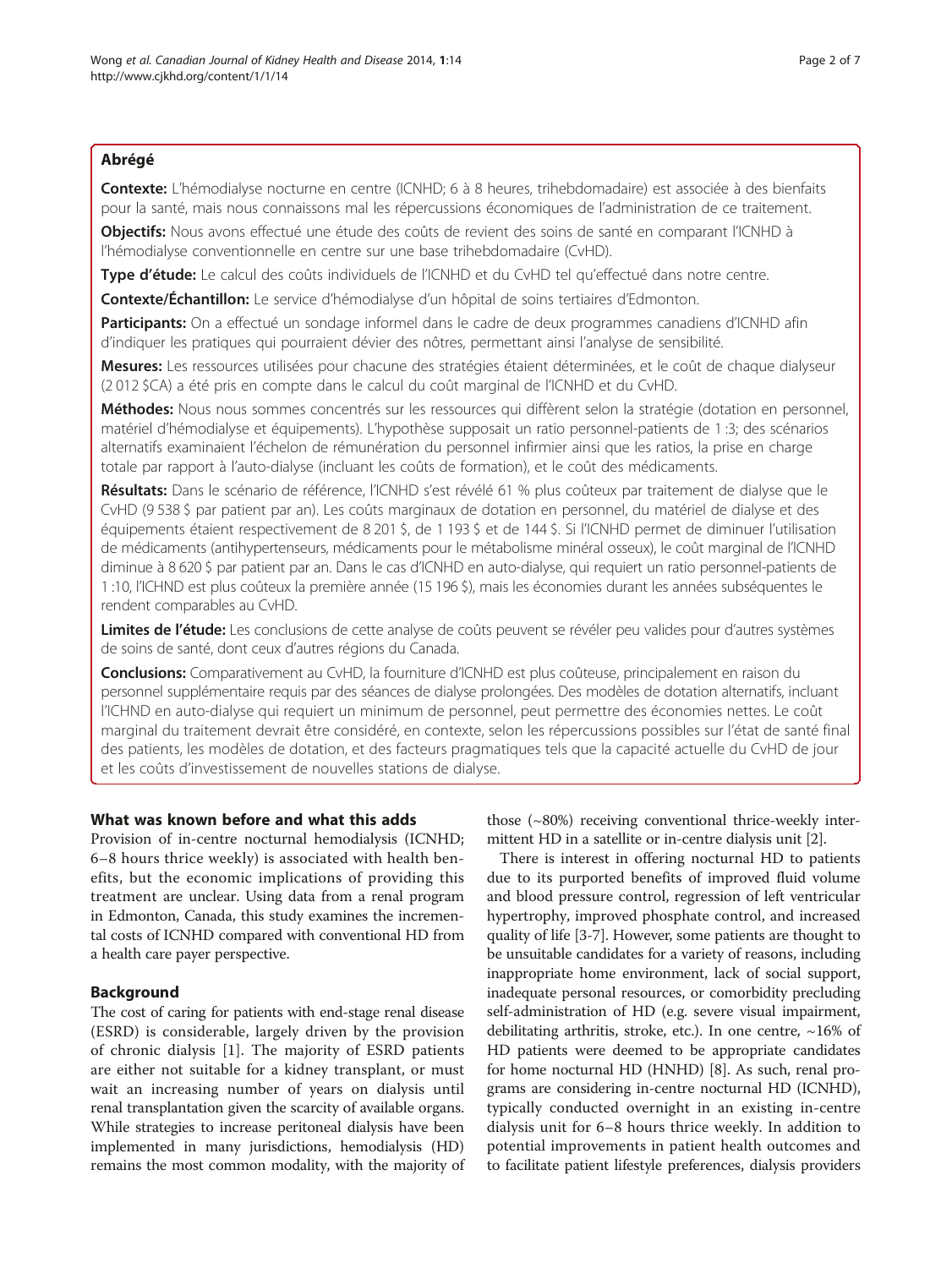may also consider ICNHD as a strategy to increase incentre patient treatment capacity without further expansion of existing HD stations.

Several economic analyses have demonstrated that home HD is either cost neutral or affords cost savings compared to in-centre conventional HD (CvHD), predominantly due to savings associated with nursing care [[9-11\]](#page-6-0); no study has examined ICNHD. To inform rational use of ICNHD, we sought to determine the incremental costs of ICNHD compared with CvHD from a health care payer perspective.

### Study context

#### Program description

The Northern Alberta Renal Program (NARP) oversees and manages renal care in the northern Alberta, Canada with a catchment of approximately 1.7 million. In a pilot program, 12 patients receive ICNHD (6 per HD shift on alternate nights) in an outpatient HD unit at a tertiary-care hospital in Edmonton. This HD unit provides 3 daytime CvHD shifts (18 HD stations per shift, 4 hours per session) with staff-to-patient ratio of 1:3. ICNHD occurs from 2200 to 0600 and the 6 patients are cared for by 2 Registered Nurses (RNs) or 1 RN and 1 Licensed Practical Nurse (LPN). The patients dialyze in beds to facilitate sleep (chairs are removed), and space between stations is increased to allow room for the bed and reduce noise; dividers are also set up to enhance patient privacy. Patients are referred for ICNHD at the discretion of their attending nephrologist, and priority is given to patients with suboptimal ultrafiltration or clearance on CvHD, intra-dialytic hypotension, or lifestyle considerations, including employment or education that conflict with daytime in-centre CvHD; and these patients cannot perform home HD. The duration of ICNHD sessions ranges from 6 to 8 hours, depending on patient preference.

## Methods

Micro-costing methods, comprised of identification, measurement, and valuation of resources, was conducted for ICNHD and CvHD [[12](#page-6-0)]. Identification of relevant health care resources was conducted through iterative discussion with ICNHD nursing staff, NARP financial analyst, clinical engineering, and technical manager overseeing water treatment, focusing on resource use that differs between the two modalities. Identified health care resource categories include staffing, dialysis materials, and utilities (Additional file [1:](#page-6-0) Table S1). In the reference case, HD machine maintenance, patient-borne costs, and physician billing were equivalent. An informal survey of 2 other Canadian ICNHD programs was conducted to inform practices that may deviate from ours to guide sensitivity analysis.

Staffing costs accounted for salaries and benefits of RNs and LPNs. All other staffing costs, including the salaries of nephrologists, unit clerks, social workers, and other allied health professionals, were assumed equivalent between the two HD modalities. HD materials cost accounted for costs related to dialysis tubing, dialysis needle, dialyzer, dialysate, and bicarbonate solution. To reflect our ICNHD setup, we did not include the cost of setting up and dismantling the HD unit for the nocturnal shift. Depending on the HD unit, additional costs relating to minor renovations may need to be accounted for. Utility costs per treatment factored into costs relating to water and electricity consumption (Additional file [1:](#page-6-0) Table S1).

Staff (RNs and LPNs) cost per dialysis treatment were calculated on a per hour basis and distributed equally among the patients based on the staff-to-patient ratio for the respective dialysis modality. For materials cost, we tabulated the number of units of the various dialysis supplies consumed per HD session. As accurate water and electricity usage per machine per dialysis treatment for home CvHD and HNHD patients were available, this data was used to inform utility cost. Respective units of measurement for water and electricity consumption per HD session were captured in liters and kilowatt-hours.

The constituent costs were summed to arrive at total cost per HD session for both ICNHD and CvHD, and subsequently, calculated on a per patient-year basis. All costs were expressed in 2012 Canadian dollars.

Scenario analyses were also conducted to reflect other practices in Canada. A scenario of self-care ICNHD (with both a 1:6 and a 1:10 staff-to-patient ratio) was assessed, where patients receive training during the initiation of ICNHD and then perform machine setup and takedown, as well as access cannulation, with either no or reduced nursing assistance. Training costs (inflated to CAN \$2012), arising from 3.65 weeks of training, were obtained from a micro-costing study of patients enrolled a randomizedcontrolled trial (RCT) that compared HNHD and CvHD [[11](#page-6-0)]. The additional cost of patient training, \$17,821 per patient, which accounts for nursing time, capital costs, and equipment per patient, is added to the cost of providing ICNHD in the first year. A scenario exploring the effect of nursing grade mix (50% RNs vs. 100% RN) on incremental costs was also explored.

Difference in medication costs for ICNHD patients versus CvHD patients was examined. We used results from the Alberta RCT [\[11\]](#page-6-0) (which used units of medications and formulary prices inflated to CAN \$2012) to inform medication costs of anti-hypertensive agents, bone mineral metabolism medications, and erythropoietinstimulating agents (ESAs) for those on CvHD. Medication costs for ICNHD patients were informed by the Alberta RCT (which showed cost reduction in anti-hypertensive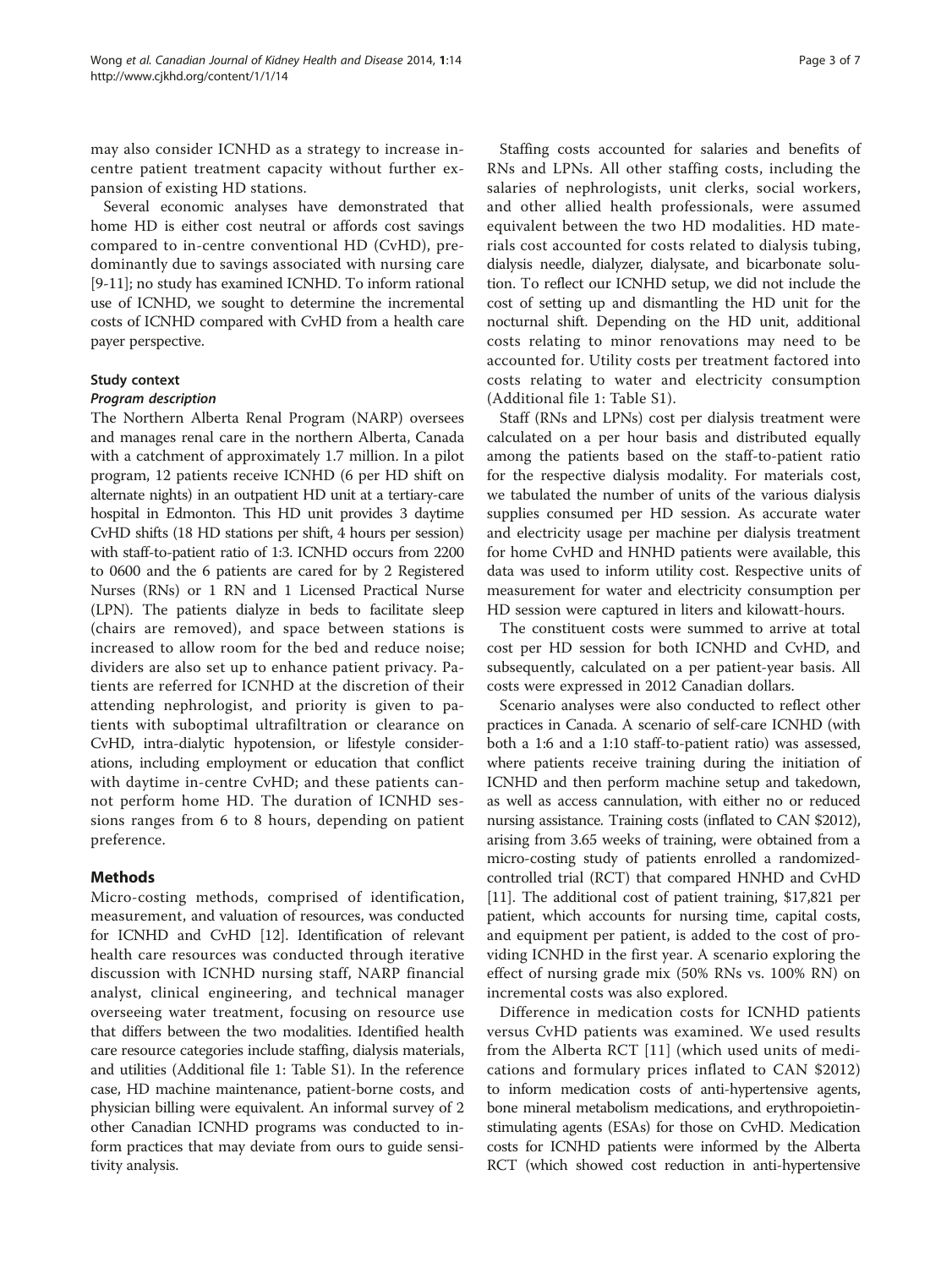agents and bone mineral metabolism medications only) and other observational studies reporting on medication use in ICNHD vs. CvHD, which showed cost reduction in all 3 medication classes [[13](#page-6-0)-[18](#page-6-0)].

ICNHD may be considered as an alternate strategy to creating new dialysis units and attendant capital costs when existing patients cannot be accommodated. A scenario analysis was performed to explore possible incremental costs. We assumed a scenario in which there is a surplus of HD patients in the context of an existing HD unit functioning at full capacity. All patients would then either be accommodated by ICNHD, or be treated with CvHD in a newly built in-centre dialysis unit. We explored the effects of size (4, 6, 9 stations) and capacity (25%, 50%, 75%, 100%) of the new HD unit. Capital costs of establishing new HD units were based on estimates from NARP.

### Results

In the reference case (1:3 staff-to-patient ratio with nursing grade of 50% RN), ICNHD was \$61 more costly per dialysis treatment compared with CvHD (Table 1, Additional file [2](#page-6-0): Table S2). Difference in staffing cost was responsible for greater than 85% of the incremental cost; materials and utility during ICNHD accounted for 13% and 2% respectively. Incremental annual costs per dialysis patient for staffing, dialysis materials, and utilities were \$8,201, \$1,193, and \$144, respectively for ICNHD vs. CvHD. Overall, ICNHD was \$9,538 more per patient-year (Table 1).

Accounting for plausible reduction in anti-hypertensive agents and bone mineral metabolism medications for ICNHD patients compared to CvHD patients, the cost differential between the two HD modalities is reduced from \$9,538 to \$8,620 per annum (Table [2](#page-4-0)). If we also account for reduction in ESA requirement (suggested in observational studies, but not shown in RCTs), the cost differential further reduces to \$6,119 per annum.

Scenario analyses of alternate staff-to-patient ratio and nursing grade of 50% RN are presented in Figure [1](#page-4-0). Incremental costs are similar with 100% RN (figure not shown). A self-care ICNHD program with a 1:10 staff-to-patient ratio and a nursing grade of 50% RN resulted in an annual incremental cost of \$15,196 (vs. \$9,538 in the reference case) in the patient's first year of dialysis and annual saving of \$2,625 in subsequent years (Figure [1\)](#page-4-0).

Incremental costs of constructing a new HD unit vs. providing ICNHD is shown in Table [3](#page-5-0). A new HD unit would be required to operate for close to 10 years at near-full capacity before the initial capital costs equilibrate with the increased operating costs of ICNHD (relative to CvHD). This was consistent across various sizes and capacities of the new HD unit.

### **Discussion**

In this cost analysis of ICNHD, we have demonstrated that provision of ICNHD cost approximately \$9500 more per annum per patient relative to CvHD. This is primarily attributed to increased staffing costs of RNs and LPNs from both longer duration of dialysis and increased wage rates for overnight shifts. An alternate scenario of selfcare ICNHD that utilized a higher nursing staff-to-patient ratio substantially reduce the incremental cost, with some scenarios demonstrating cost savings after the first year with ICNHD.

Self-care ICNHD program with a higher nursing staffto-patient ratio (1:6 and 1:10) offers an attractive alternative from a health payer perspective. This variation of ICNHD is already operational in other centres (Michael Copland, personal communication, March 28, 2013). Patients are trained the same way as for HNHD patients; they are expected to be competent with all aspects of HD care, except for machine maintenance. While ICNHD, compared to CvHD, can potentially lead to net cost savings, a concern exists in that it may detract from patients choosing HNHD, for which operating costs are likely lower and there is stronger evidence of clinical benefits [[4,5\]](#page-6-0). Accordingly, providers should be encouraged to first consider HNHD and offer patients the opportunity to transfer to HNHD after they have completed their training for self-care ICNHD.

A pragmatic rationale for ICNHD is patient numbers exceeding existing in-centre HD unit capacity. While increasing the number of patients on home dialysis therapies may offset this to some degree, the majority of dialysis patients are likely to require in-centre HD. If the capacity of existing in-centre HD units were exceeded, either expanding an existing HD facility or

Table 1 Absolute and incremental costs of ICNHD and CvHD

| Cost categories                      | Absolute ICNHD cost (\$) | Absolute CvHD cost (\$) | Incremental cost (\$, ICNHD - CvHD) |  |
|--------------------------------------|--------------------------|-------------------------|-------------------------------------|--|
| 1. Materials per treatment           | 43.49                    | 35.84                   | $+7.65$                             |  |
| 2. Staff per treatment               | 11.38                    | 58.81                   | $+52.57$                            |  |
| 3. Utilities per treatment           | 2.73                     | 1.81                    | $+0.92$                             |  |
| Total cost per treatment per patient | 157.60                   | 96.46                   | $+61.14$                            |  |
| Total annual cost per patient        | 24.585.86                | 15.048.28               | $+9.537.58$                         |  |

ICNHD: in-centre nocturnal hemodialysis; CvHD: conventional hemodialysis.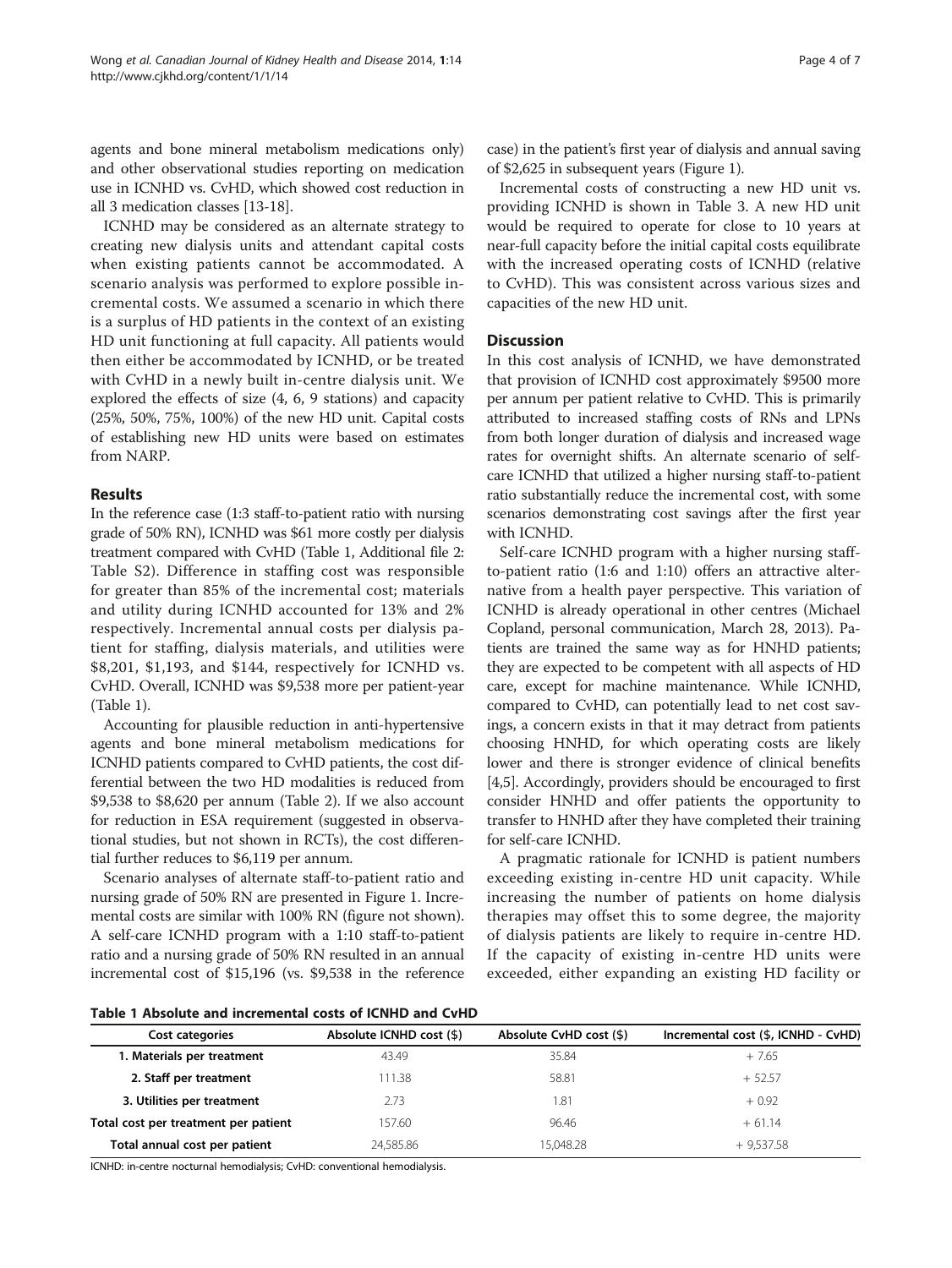| Resource category                                                                      | CvHD <sup>1</sup> $($ \$) | ICNHD(5)  | $\Delta$ Cost (\$, ICNHD – CvHD) |  |
|----------------------------------------------------------------------------------------|---------------------------|-----------|----------------------------------|--|
| <b>Medication</b>                                                                      |                           |           |                                  |  |
| Anti-hypertensives                                                                     | 756.00                    | 378.00    | (–378.00)                        |  |
| <b>FSAs</b>                                                                            | 6.252.00                  | 3751.20   | $(-2,500.80)$                    |  |
| Bone mineral metabolism medications                                                    | 1.080.00                  | 540.00    | (–540.00)                        |  |
| Reference – no difference in medication use (annual cost/patient)                      | 15,048.28                 | 24,585.86 | $+9.537.58$                      |  |
| Reduced anti-HTN and bone mineral metabolism medications<br>only (annual cost/patient) | 16.884.28                 | 25,503.86 | $+8.619.58$                      |  |
| Reduced in all medication categories (annual cost/patient)                             | 23,136.28                 | 29,255.06 | $+6.118.78$                      |  |

<span id="page-4-0"></span>Table 2 Impact of difference in medication requirement on relative costs between ICNHD and CvHD

<sup>1</sup> annual cost of CvHD was informed from the Alberta randomized-controlled trial [[11\]](#page-6-0).

**Assumptions:** 

- 50% reduction in number of anti-hypertensives required based on observational studies [\[13-17\]](#page-6-0).

- 40% reduction in required ESA dose based on observational studies [[16-18](#page-6-0)].

-50% reduction in amount of bone mineral metabolism medications required based on observational studies [\[13](#page-6-0),[15,16](#page-6-0),[18\]](#page-6-0).

ICNHD: in-centre nocturnal hemodialysis (7 hour sessions, 3x /week, 1:3 staff-to patient ratio); CvHD conventional hemodialysis (4 hour sessions, 3x /week, 1:3

staff-to-patient ratio); ESAs: erythropoiesis-stimulating agents.

constructing a new facility would be required. A previous study showed that the cost of renovating existing space for a six-station satellite unit is approximately \$250,000 to \$300,000 Canadian [[19](#page-6-0)], while the cost of constructing a new HD facility consisting of 6 to 9 stations is estimated to be \$2.5-3.5 million Canadian. Our scenario analysis shows that implementing ICNHD to maximize use of existing infrastructure may be advantages given the very large capital costs of creating a new dialysis unit, despite the greater incremental treatment costs of ICNHD relative to CvHD. If the incremental treatment costs can be further reduced, as by employing a self-care ICNHD program, ICNHD becomes even more attractive. These estimates should be approached with caution, as the true capital cost of a new HD unit are not known with certainty, may vary by setting and jurisdiction, and may be modified if the unit is de novo or is utilizing currently unused space. Further,

the decision to create new units is also influenced by other factors, including geographical considerations and anticipated future growth of the HD population,

ICNHD may be more attractive if other benefits are realized. Although the clinical benefits of ICNHD have not been rigorously evaluated, published literature suggests clinical improvements are achieved. ICNHD improves blood pressure and phosphate control, with concomitant reductions in requirements of anti-hypertensives and phosphate binders compared with CvHD [\[6,13](#page-6-0)-[17,20-26](#page-6-0)]. Reduced need for ESAs to achieve similar levels of hemoglobin has also been found [\[13,15-17,21](#page-6-0)], although not in RCTs; we have accounted for savings from reduced ESA requirements for interest only as current evidence does not support a reduction in use. Some studies have also suggested reduced mortality and hospitalization rates for ICNHD patients compared to CvHD patients [\[14,17,18](#page-6-0)].

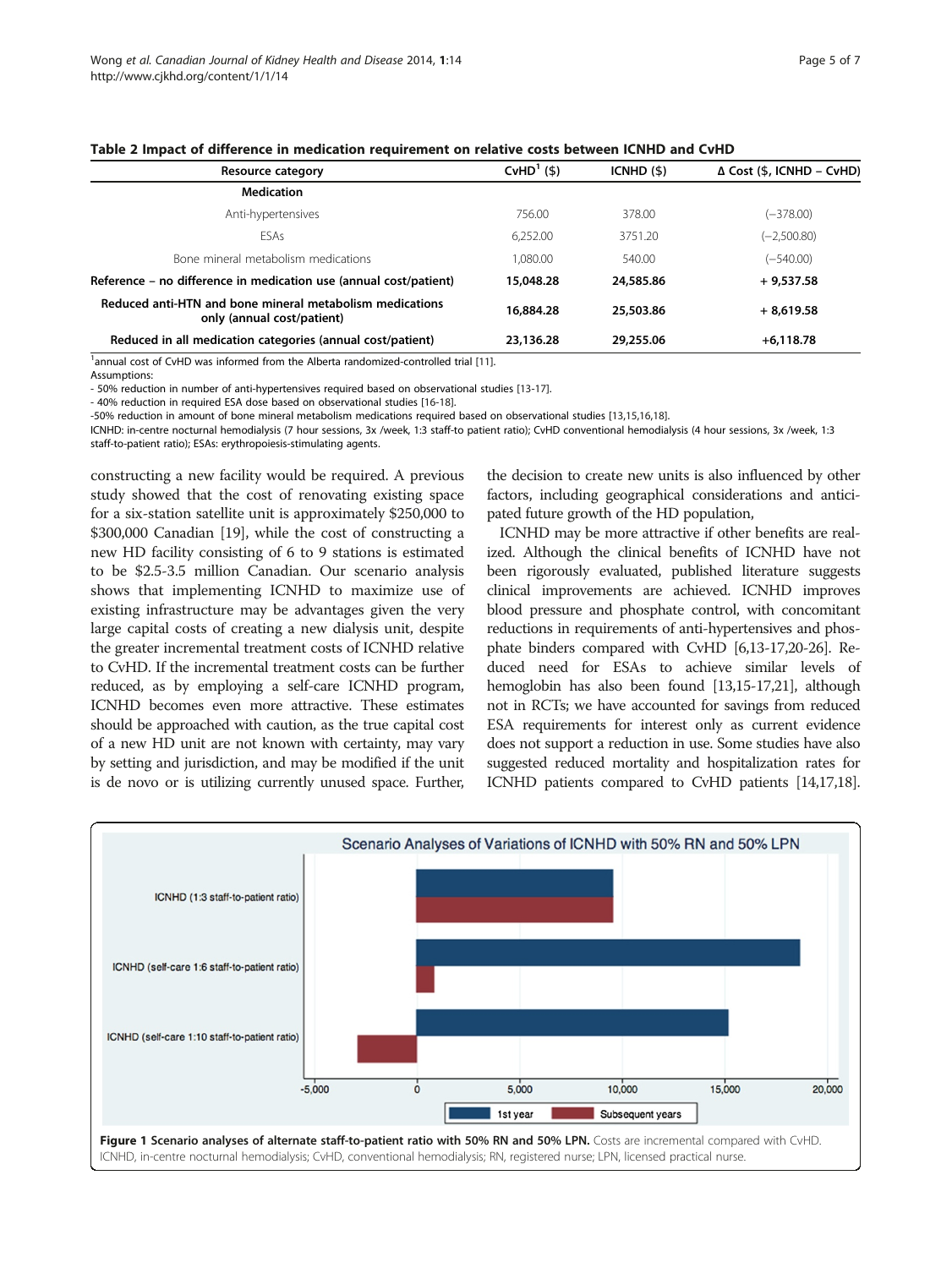<span id="page-5-0"></span>

| Table 3 Estimated incremental costs comparing construction of new dialysis unit vs. ICNHD (ICNHD - CvHD) |  |  |  |
|----------------------------------------------------------------------------------------------------------|--|--|--|
|----------------------------------------------------------------------------------------------------------|--|--|--|

| Size of new HD unit added                    | Capacity of added HD unit |             |             |                |  |
|----------------------------------------------|---------------------------|-------------|-------------|----------------|--|
|                                              | 25%                       | 50%         | 75%         | 100%           |  |
| 4 stations (capital cost $\sim$ \$2,000,000) |                           |             |             |                |  |
| 1 year                                       | \$1,942,775               | \$1,885,549 | \$1,828,324 | \$1,771,098    |  |
| 5 years                                      | \$1,713,873               | \$1,427,745 | \$1,141,618 | \$855,490      |  |
| 10 years                                     | \$1,427,745               | \$855,490   | \$283,236   | $(-$289,019)$  |  |
| 6 stations (capital cost $\sim$ \$2,700,000) |                           |             |             |                |  |
| 1 year                                       | \$2,614,162               | \$2,528,324 | \$2,442,485 | \$2,356,647    |  |
| 5 years                                      | \$2,270,809               | \$1,841,618 | \$1,412,427 | \$983,236      |  |
| 10 years                                     | \$1,841,618               | \$983,236   | \$124,853   | $(-$733,529)$  |  |
| 9 stations (capital cost $\sim$ \$4,000,000) |                           |             |             |                |  |
| 1 year                                       | \$3,866,474               | \$3,742,485 | \$3,608,959 | \$3,484,971    |  |
| 5 years                                      | \$3,332,369               | \$2,712,427 | \$2,044,796 | \$1,424,853    |  |
| 10 years                                     | \$2,664,739               | \$1,424,853 | \$89,592    | (-\$1,150,293) |  |

Assumptions:

- all patients can be accommodated by ICNHD or would be treated with CvHD in a newly built in-centre dialysis unit of varying station capacity.

- annual operating cost per ICNHD patient \$24586; annual operating cost per CvHD patient \$15048 (incremental cost \$ x annually).

- capital costs of establishing new HD units based on estimates from the Northern Alberta Renal Program.

- capacity refers to the use of stations within the unit, assuming 3 shifts per day, 6 days per week.

ICNHD: in-centre nocturnal hemodialysis; CvHD: conventional hemodialysis; HD: hemodialysis.

However, the clinical benefits associated with ICNHD do not necessarily imply causation. To-date, there has been no RCTs evaluating the benefits of ICNHD relative to other HD modalities; most studies are either cohort studies or before-after studies that are subject to the limitations with respect to internal validity. As such, we have used potential cost savings in scenario analyses, and have not conducted a comprehensive economic evaluation that considers health consequences, including cardiovascular events, and survival.

There have been few studies evaluating the quality of life of ICNHD patients [[13,22,25,27](#page-6-0)]. This precludes the feasibility of conducting cost utility studies in this area at present. However, there are potential productivity gains afforded by ICNHD. ICNHD allows patients to maintain full-time employment that would otherwise not be possible with CvHD; it may also allow patients to receive training for independent home HD in conjunction with their HD treatments overnight, while maintaining employment in the day. Future studies in ICNHD should include quality of life measures and assessment of the effect on patients' employment.

Our study has important strengths. Many economic evaluations have previously been performed on various forms of intensive HD therapy, but to our knowledge, never with respect to ICNHD. Using a micro-costing technique, we have formally identified the incremental costs of ICNHD compared with CvHD. However, we also acknowledge several limitations with this study. First, cost comparisons between ICNHD and CvHD were assumed to be equivalent with regards to HD machine maintenance, patient-borne costs, overhead, and physician billing. Potential cost differential in these areas may be missed, but may not be important given that differences in staffing costs between the two HD modalities contributed to a large proportion of the overall cost differential. Second, in our scenario analysis, the cost of patient training for self-care ICNHD may be underestimated. The relatively short training period was informed by the Alberta RCT, where a large proportion of patients who were established on HNHD enrolled in this trial [[4](#page-6-0)]. The average duration of training may be higher in reality; in NARP, new home HD patients typically require 6 weeks of training. However, the training cost accounted for a dedicated RN performing patient training/teaching (in addition to another nursing staff caring for the patient on dialysis), thus potentially overestimating the staffing component of training costs; our estimate of overall training costs may be a reasonable approximation. Third, our estimates of the relative reduction in medication requirements for ICNHD patients were based on findings from a few cohort and quasi-experimental studies [[13-18\]](#page-6-0). The precise effect would require more rigorous investigations, but we used conservative estimates in our analysis. Finally, the findings of this cost analysis may not be generalizable to other health care systems, including other parts of Canada. Differences in physician billings, salary structures of RNs and LPNs, and construction costs of new HD units may result in findings different than those identified here.

## **Conclusions**

In conclusion, we found that, compared to CvHD, provision of ICNHD is more costly, largely driven by increased staffing costs related to longer patient dialysis time. Alternate